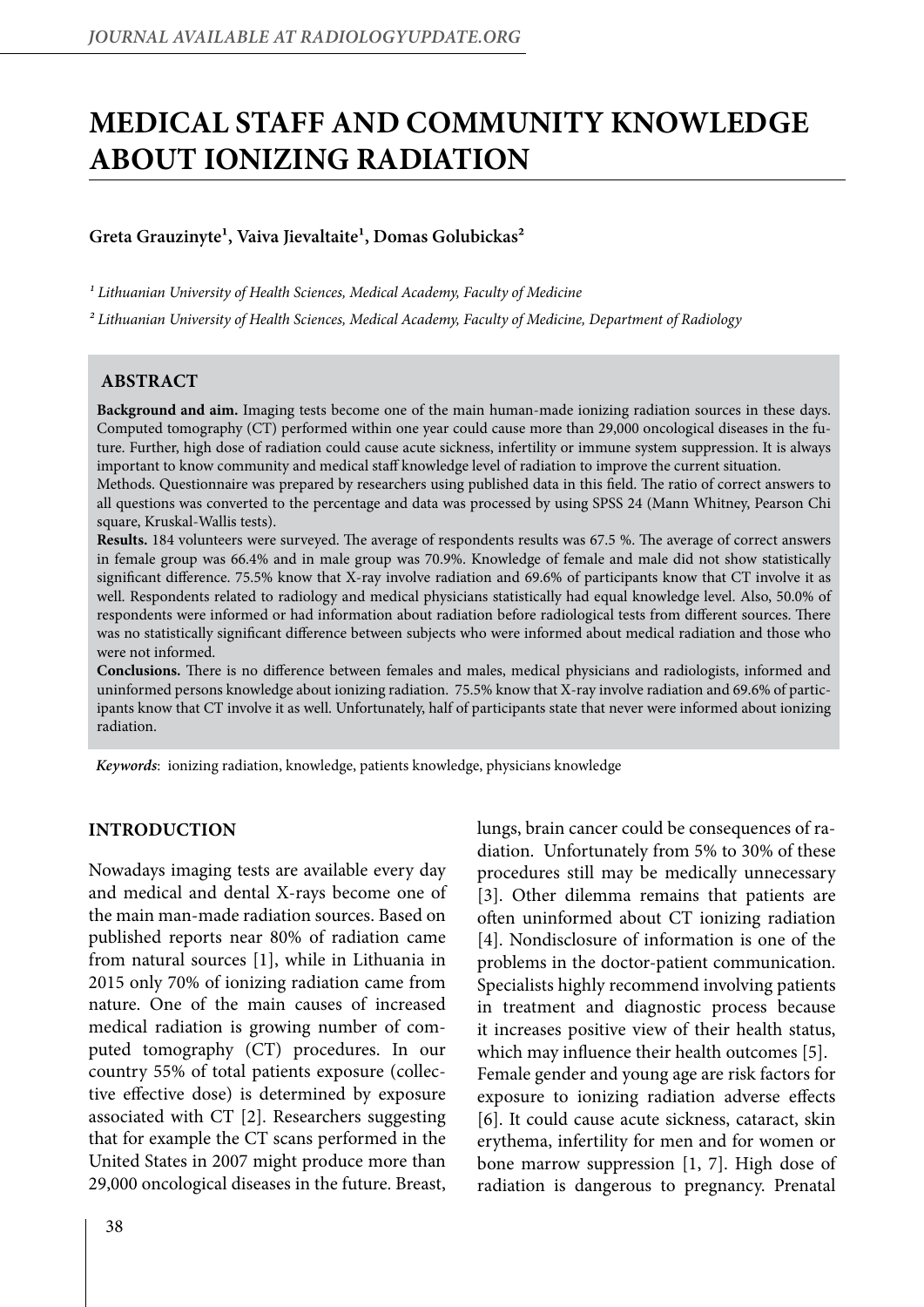death, delayed growth, future mental retardation and an increased risk of cancer are adverse effects to the embryo. The effect depends on the radiation dose and gestation period [7]. Magnetic resonance is also imaging test but it is producing images without the use of ionizing radiation. Despite this fact it could cause some side effects too. Wires, pulse oximeters, analgesic patches, cardiorespiratory monitors, tattoos or other metallic objects could be the reason of thermal burns during this procedure [8]. It is important to discuss these risks with patients before each of the tests. Based on all this data our study aims were to identify community knowledge about ionizing radiation and how did they get information about it.

#### **MATERIALS AND METHODS**

The study was conducted in Lithuanian university of health science, Kaunas, Lithuania from December 2016 to July 2017. We prepared questionnaire using published data from other researchers in this field. Participants were asked their profession, education, incidence of having X-ray, CT, magnetic resonance imaging (MRI), ultrasound (US) and their knowledge about ionizing radiation. All participants were classified in three groups- radiology related, doctors and radiology unrelated persons. Physics, radiographers, radiology technicians were considered as radiology related people. Medical students and doctors were considered as doctors and any other specialty having people were considered as radiology unrelated. For each question about radiation answered correctly we counted 1 point. Then we counted ratio: how many questions were answered correctly comparing to potentially answered all questions. The ratio of correct answers to all questions was converted to the percentage. Data was processed by using SPSS 24 (Mann Whitney, Pearson Chi square, Kruskal-Wallis tests). The results were considered as statistically significant, where  $p < 0.05$ .

# **RESULTS**

184 volunteers were surveyed. 75.5% of them were females and 24.5% of them were males. 4 (2.2%) responders answered their educational level was general basic, about half of participants (51.6%) had secondary education, 17 (9.2%) higher education and 68 (37%) had higher education of university. 21.2% volunteers answered they were radiology related, 17.4% were doctors and 60.9% were radiology and medicine unrelated (Table 1). Knowledge of responders was counted by assessing answered questions from given questions. This number was converted to percentage and the average of their results was 67.5 %, standard deviation ±15.3%. Minimal result was 30.4% and maximal result was 96.6%. The average of correct answers in female group was 66.4% (30.4% - 93.1%) while male answered 70.9% questions correctly on the average (30.4% - 96.6 %). Knowledge of women and men did not show statistically significant difference.

139 subjects (75.5%) know that X-ray involve radiation and 128 (69.6%) of participants know that CT involve it too. 30.4% of respondents incorrectly answered that MRI and 6.0% of respondents incorrectly answered that US could involve radiation. 60.7% persons stated CT as highest exposure of radiation. Also, 93.5% of participants correctly answered about radiation effect to the embryo and 76.1% of all subjects know about radiation and cancer association (Table 2).

Radiology related persons answered 74.5% of questions right on the average (55.2% - 93.1%). The average of doctors correct answers was 76.7% (48.3% - 93.1%). People who specializes other than radiologists, radio technologists or physics and medical doctors answered 62.4% of questions on the average (30.4% - 96.55%). Radiology related and medical doctors had equal knowledge level (p=0.389). Radiologists, radiology technologists or physics and medical doctors had statistically significantly better knowledge than people claiming their specialty was "other than that".

50.0% of respondents were informed about radiation before radiological tests from different sources (Figure1). 9 of study participants had more than one source of information. There was no statistically significant difference (p=0.718) between subjects who were informed about medical radiation and those who were not in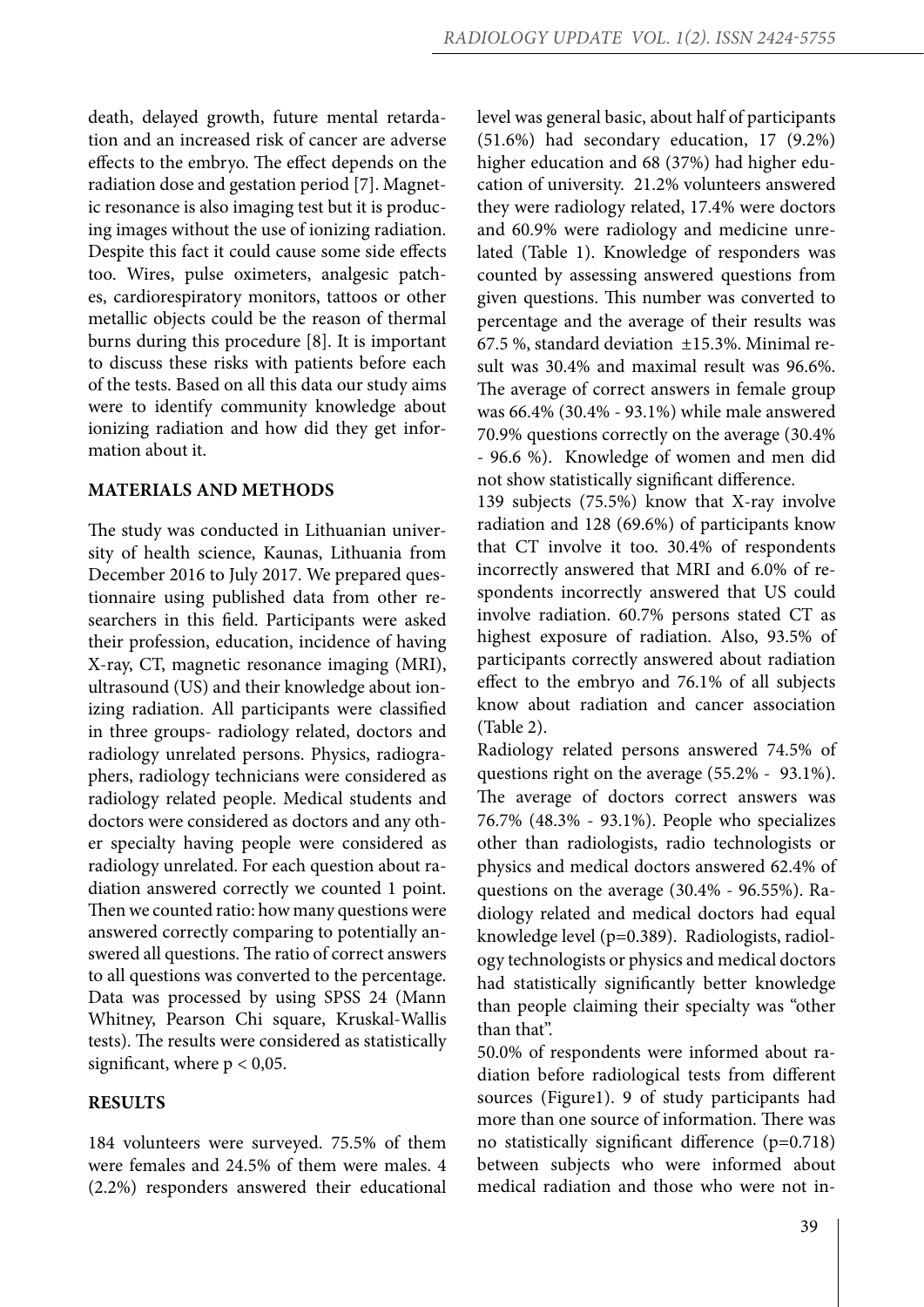formed. Informed respondents answered 70% on the average (44,8% - 96,5%) and those who were not informed answered 70,8% correctly on the average (41,4% - 93,1%).

## **DISCUSSION**

Radiologists, clinicians and other people have exposure to ionizing radiation. To create safe environment it is important to evaluate all community knowledge about it. Lee RK et al. [4] compared radiologists and non-radiologists knowledge about radiological investigations. Radiologists had better knowledge about radiation doses of radiological investigations. None of the non-radiologists right answered about the radiation dose of a chest x-ray while 32% of radiologists knew the right answer. Also, it was noticed that residents of radiology department had better knowledge than senior radiologists. Authors of this publication do not report about statistically significance. There was no statistically significant difference between radiologist and other doctors knowledge in our study. Awosan KJ et al. [1] compared all health workers knowledge of radiation hazards. Imaging specialist, doctors and nurses had better knowledge than administrative and other supporting staff. Also, authors checked sex and knowledge relationship. It was noticed that males had better knowledge than females. Our study did not show statistically significant difference in participants knowledge based on sex. Sin H with colleagues [9] was comparing patient knowledge and did not find correlations between this demographic variable too.

Based on published reports, from 70.0% to 77.6% of patients named CT as ionizing radiation source. Unfortunately, about 60% of subjects still did not know that MRI is radiation free [9, 10]. Our study revealed similar results. Zwank MD et al. [10] published that about half of patients want to get more information about ionizing radiation before imaging test. Usually they are informed by doctors (45.2%-69%) or radiologist (31.3%) [9, 11]. According to our results, half of responders were not informed about radiation before the test at all. 30% of responders were looking for the information about radiation by themselves. In fact, all patients sign agreement

before the radiological test is done. Indications, contraindications, hazards of the radiological test are explained in the agreement that is given to the patient to read before the test. Due to the lack of time, some patients are not always informed in detail verbally, but they are always informed in writing. To be more precisely, our research results saying 50% of patients are uninformed show that written information is not always understood or read by patient. Paradoxically, knowledge about radiation was equal of informed and uninformed responders. Despite the effort, community understanding about radiation remains limited so it is important to inform them about tests' risks. Communicating with patients would help them feel more comfortable and would increase the confidence of the doctor [12]. In order to ease doctors work and purify the information they give to their patients, standardized guidelines of what must be said to patient, for example: indications, contraindications, hazards of the test, phone numbers to call if adverse effect happens, should be prepared. To save on doctors time, flyers with this kind of information could be given to every patient in waiting rooms of radiology department. As we concluded that written information is not always read by patients, short movies about radiological tests shown in radiology department waiting rooms would be the option as well. This would help doctors confidently inform patient without fear to forget what must be said or without fair to mislead patient. This would help hospitals to reduce complaints and grievancies about rudeness, negligence and malpractise of personell [13]. Our study revealed that, knowledge about X-ray is sufficient, but there are still 3 from 10 subjects who think that MRI is not radiation-free. There is no difference between females and males, doctors and radiologist, informed and uninformed persons knowledge about ionizing radiation and

hazards. Doctors and other staff should spread more necessary information about imaging risks to all the patients independently from their sex or specialty. Finally, we think that spread of information would highly increase the reliance on the medical staff.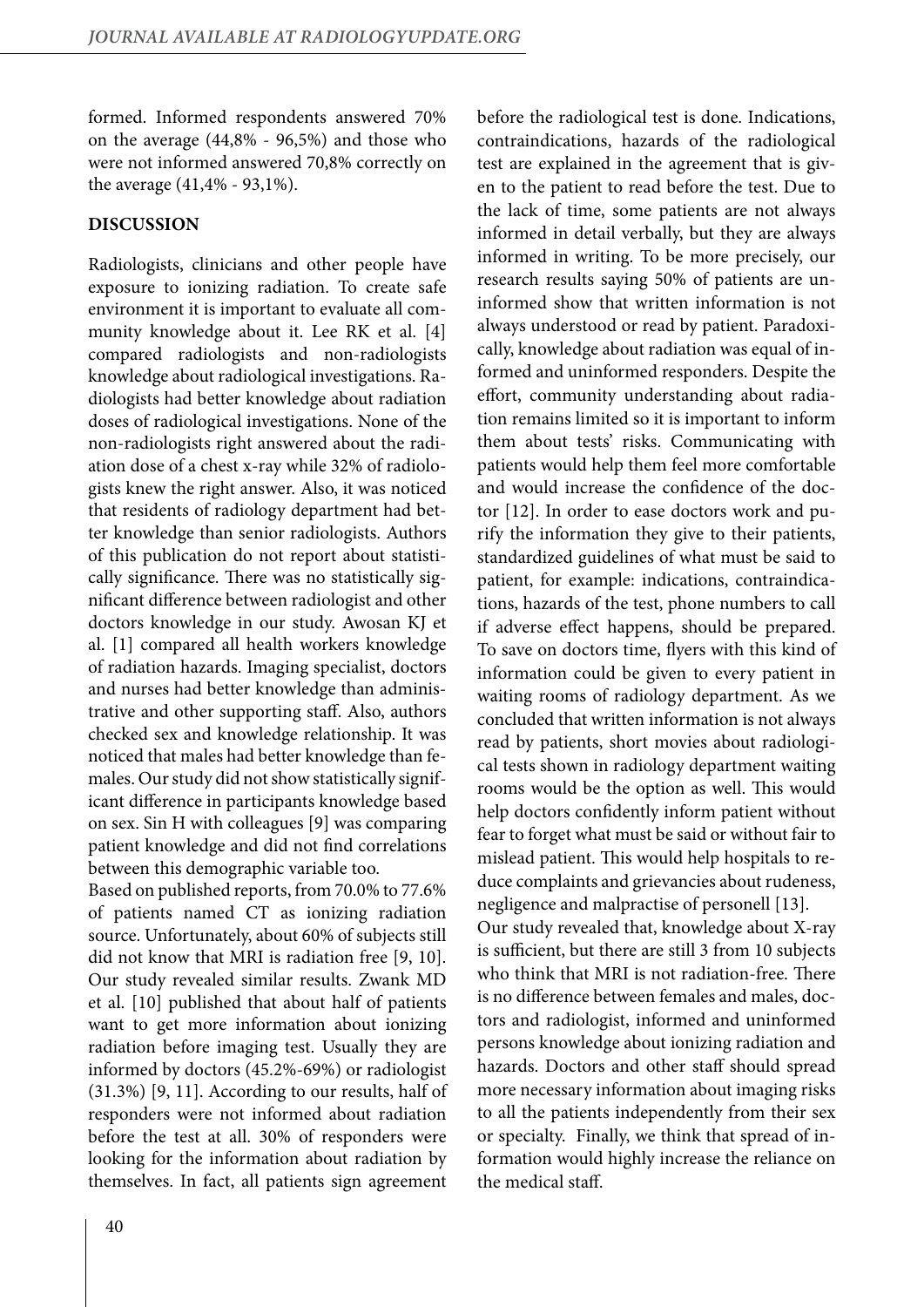

**Figure.1 Source of information about ionizing radiation**

**Table 1. Socio-demographic profile of participants.**

| Characteristics |                                | Frequency (%)<br>$n = 184$ |      |
|-----------------|--------------------------------|----------------------------|------|
|                 |                                |                            |      |
| <b>Sex</b>      | Female                         | 139                        | 75.5 |
|                 | Male                           | 45                         | 24.5 |
| Specialty       | Radiology related              | 39                         | 21.2 |
|                 | Doctor                         | 32                         | 17.4 |
|                 | Other                          | 113                        | 60.9 |
| Education       | Primary                        | $\overline{4}$             | 2.2  |
|                 | Secondary education            | 95                         | 51.6 |
|                 | University                     | 17                         | 9.2  |
|                 | Higher education of university | 68                         | 37.0 |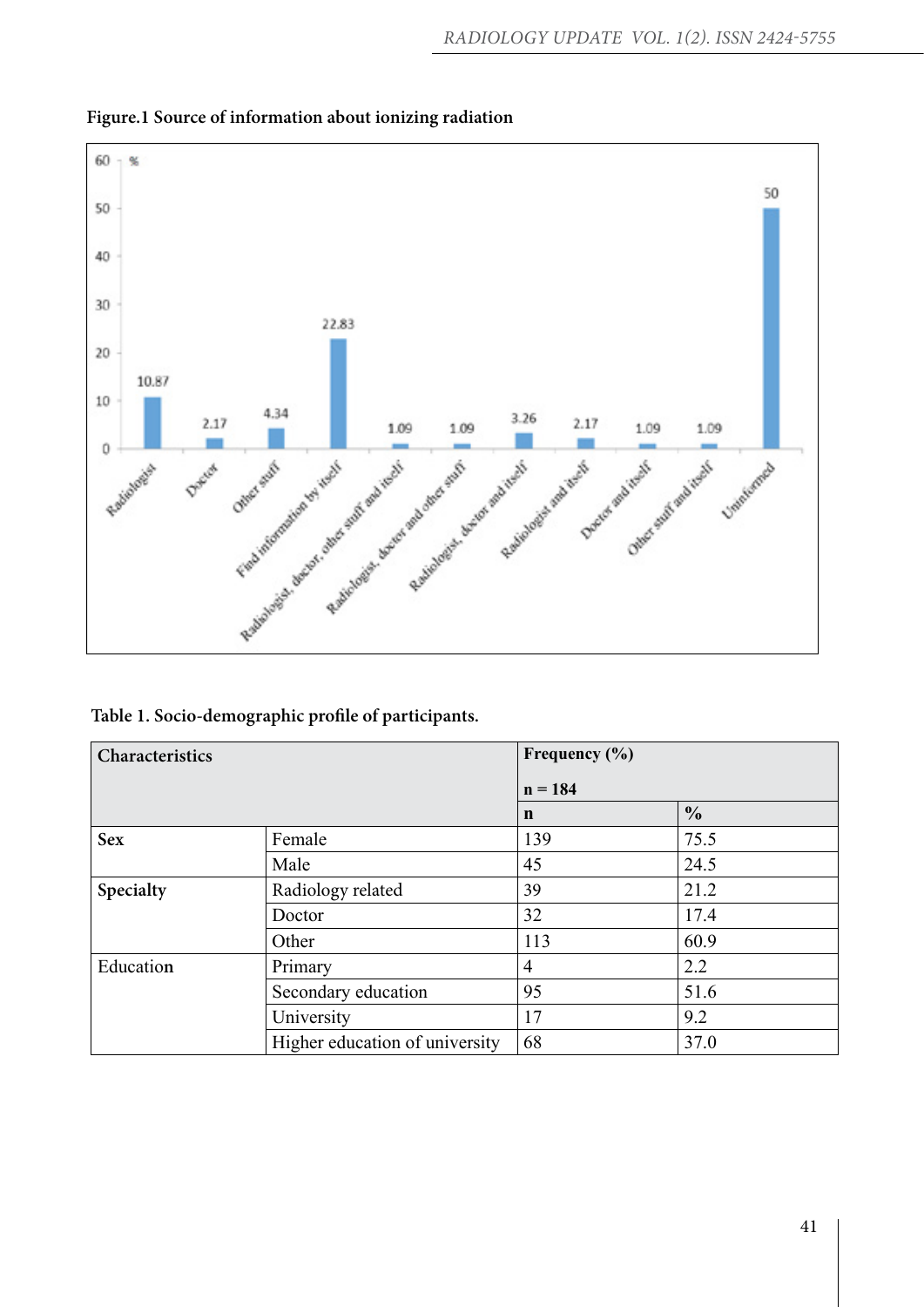| <b>Answered</b>                                                                                                           | Radiolo-<br>gy related |                | Other spe-  |
|---------------------------------------------------------------------------------------------------------------------------|------------------------|----------------|-------------|
| <b>Questions</b>                                                                                                          | people                 | <b>Doctors</b> | cialties    |
| Which test has higher radiation: a) X-ray 60times higher<br>than CT; b) CT 70times higher than X-ray; c) the same?        | 3(37.5%)               | 2(28.6%)       | 64 (83.1%)  |
| Does X-ray test use radiation?                                                                                            | 37 (94.9%)             | 30 (93.8%)     | 70 (63.1%)  |
| Does CT scan use radiation?                                                                                               | 37 (94.9%)             | 30 (93.8%)     | 59 (53.2%)  |
| Does MRI use radiation?                                                                                                   | 32 (82.1%)             | 29 (90.6%)     | 65 (58.6%)  |
| Does US use radiation?                                                                                                    | 36 (92.3%)             | 29 (90.6%)     | 106 (95.5%) |
| Which test has the highest amount of radiation?                                                                           | 36 (92.3%)             | 29 (90.6%)     | 44 (40%)    |
| Do CT or X-ray damage embryo/fetus?                                                                                       | 20 (95.2%)             | 32 (100%)      | 34 (87.2%)  |
| Do MRI damage embryo/fetus?                                                                                               | 10 (47.6%)             | 22 (68.8%)     | 12 (30.8%)  |
| Do US damage embryo/fetus?                                                                                                | 21 (100%)              | 30 (93.8%)     | 36 (92.3%)  |
| Can X-ray make you feel nauseous / vomit?                                                                                 | 7(17.9%)               | $9(28.1\%)$    | 35 (32.1%)  |
| Can CT-scan make you feel nauseous / vomit?                                                                               | 28 (71.8%)             | 22 (68.8%)     | 51 (45.9%)  |
| Can MRI make you feel nauseous / vomit?                                                                                   | 18 (47.4%)             | 16 (50%)       | 56 (50.9%)  |
| Can US make you feel nauseous / vomit?                                                                                    | 34 (87.2%)             | 29 (90.6%)     | 104 (93.7%) |
| Can X-ray damage your immune system?                                                                                      | 20 (51.3%)             | 15 (46.9%)     | 72 (65.5%)  |
| Can CT-scan damage your immune system?                                                                                    | 29 (74.4%)             | 23 (71.9%)     | 70 (63.6%)  |
| Can MRI damage your immune system?                                                                                        | 25 (64.1%)             | 27 (84.4%)     | 63 (57.8%)  |
| Can US damage your immune system?                                                                                         | 37 (94.9%)             | 30 (93.8%)     | 95 (85.6%)  |
| Does X-ray increase the risk of having cancer?                                                                            | 28 (73.7%)             | 24 (75%)       | 87 (78.4%)  |
| Does CT-scan increase the risk of having cancer?                                                                          | 36 (92.3%)             | 29 (90.6%)     | 73 (65.8%)  |
| Does MRI increase the risk of having cancer?                                                                              | 31 (79.5%)             | 29 (90.6%)     | 60 (55%)    |
| Does US increase the risk of having cancer?                                                                               | 39 (100%)              | 31 (96.9%)     | 94 (84.7%)  |
| Can X-ray damage your skin (make inflammation, destruc-<br>tion of skin and nails)?                                       | 20 (51.3%)             | 11 (34.4%)     | 43 (39.1%)  |
| Can CT-scan damage your skin (make inflammation, de-                                                                      |                        |                |             |
| struction of skin and nails)?                                                                                             | 27 (69.2%)             | 18 (56.3%)     | 45 (40.5%)  |
| Can MRI damage your skin (make inflammation, destruc-<br>tion of skin and nails)?                                         | $8(20.5\%)$            | $6(18.8\%)$    | 36 (32.4%)  |
| Can US damage your skin (make inflammation, destruction<br>of skin and nails)?                                            | 36 (94.7%)             | 28 (87.5%)     | 102 (91.9%) |
| Does the likelihood of getting adverse effects after X-ray de-<br>pend on the frequency of the test done (times/ a year)? | 31 (79.5%)             | 30 (93.8%)     | 88 (79.3%)  |
| Does the likelihood of getting adverse effects after CT-scan<br>depend on the frequency of the test done (times/ a year)? | 33 (84.6%)             | 30 (93.8%)     | 87 (78.4%)  |
| Does the likelihood of getting adverse effects after MRI de-<br>pend on the frequency of the test done (times/ a year)?   | 10(47.6%)              | $17(53.1\%)$   | $9(23.1\%)$ |
| Does the likelihood of getting adverse effects after US de-<br>pend on the frequency of the test done (times/ a year)?    | 16 (76.2%)             | 22 (68.8%)     | 22 (56.4%)  |

# **Table 2. Correct answers of respondents to questions about radiation**